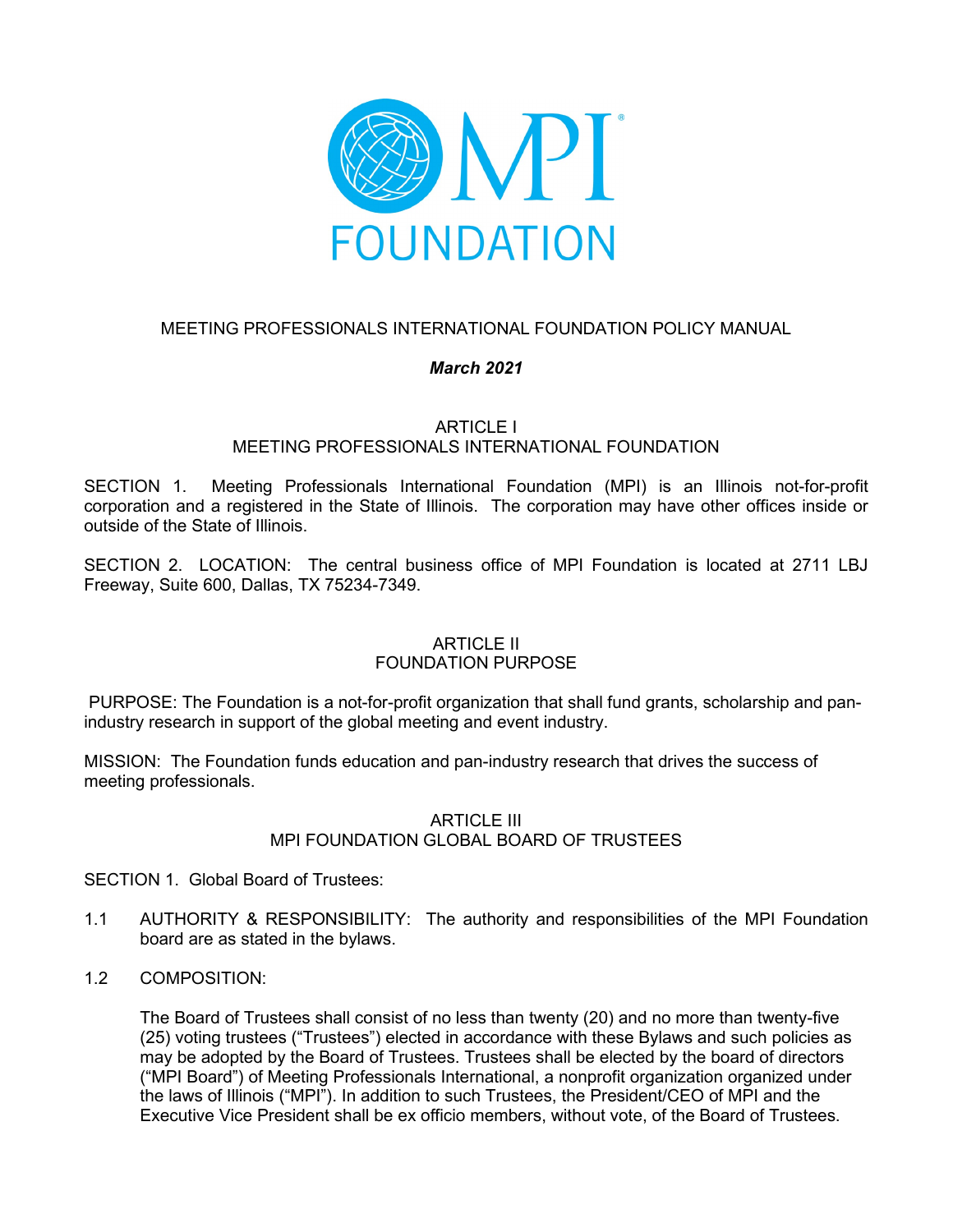## SECTION 2. OFFICERS:

- 2.1 Officers of the Foundation, other than the Executive Vice President, consist of Chair, Chair-Elect, Immediate Past Chair and three (3) vice chair.
- 2. 2 DUTIES OF OFFICERS:
	- 2.2.1 CHAIR: The Chair of the board of Trustees is the principal elected officer and shall preside at all meetings of the Board of Trustees. The Chair shall serve as member, exofficio, of all committees. The Chair shall perform all duties incident to the office of the chair and such other duties as may be assigned by the Board of Trustees. The Chair will assume the duties of Immediate Past Chair on January 1 following his or her term as Chair.
		- a) Solicit International Board of Directors to become donors of the Foundation
		- b) Determine and solicit high-value net-worth individuals to become donors
		- c) Follow-up on reporting and gratitude for GBOT members and donors

2.2.2 CHAIR-ELECT: The Chair-Elect of the Board of Trustees shall perform such duties as may be prescribed by the Chair, Executive Committee and/or the Board of Trustees.

- a) Establish a framework to target high-value net-worth individuals
- b) Target and cultivate high-value net-worth individuals
- c) Provide updates on targets and fund development of those individuals
- 2.2.3 IMMEDIATE PAST CHAIR: Serves as a voting member of the Board of Trustees as well as on the Executive Committee. Performs such duties as may be prescribed by the Chairman/Chairwoman, Executive Committee and/or Board of Trustees.
	- a) Develop a strategy and engage with GBOT and IBOD leadership council
- 2.2.4 VICE CHAIR OF FINANCE: The Vice Chairman/Chairwoman shall perform such duties as assigned to the individual Vice Chairman/Chairwoman by the Chairman/Chairwoman of the board and serve on the Executive Committee of the Board of Trustees.
	- a) Develop reporting of financials and forecasts including chapter giving.
	- b) Provide in-kind, chapter giving, individual, events, cash funds raised, restricted vs. unrestricted, etc. reports in a timely manner.
- 2.2.5 VICE CHAIR OF PROGRAMS: The Vice Chairs shall perform such duties as assigned to the individual them by the Chair of the board and serve on the Executive Committee of the Board of Trustees.
	- a) Improve the Scholarships and Grants process and ensure requests for grants and scholarships are reviewed properly from the Global Board of Trustees.
	- b) Raise awareness of the grants and scholarships available through the Foundation to ensure a healthy pipeline for applicants.
	- c) Raise awareness of grant funding available (major and chapter).
- 2.2.6 VICE CHAIR DEVELOPMENT: The Vice Chair shall perform such duties as assigned to the individual Vice Chair by the Chair of the board and serve on the Executive Committee of the Board of Trustees.
	- a) Develop reporting cadence with MPI's sales team to update pipeline.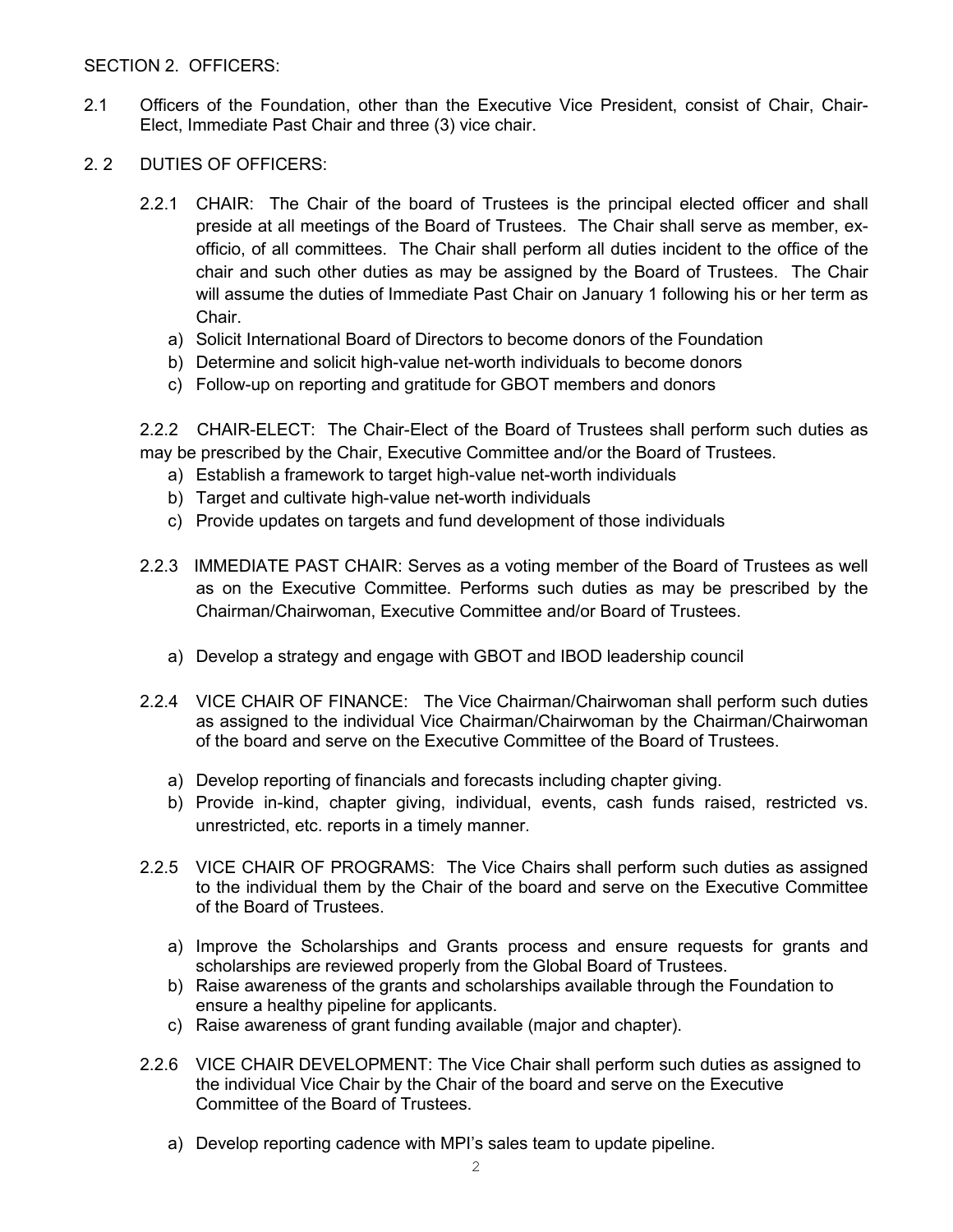- b) Develop a plan of target lists working with Executive Director using the trustees for influence breakdown by segment.
- c) Work with the Global Board of Trustees to develop goals, target lists and report progress.
- d) Share lists of MPI sales team territories and maps.
- 2.2.7 VICE CHAIR OF CHAPTERS: The Vice Chair shall perform such duties as assigned to the individual Vice Chair by the Chair of the board and serve on the Executive Committee of the Board of Trustees.
	- a) Identify ways to promote the MPI Foundation and its importance to our community.
	- b) Identify initiatives to increase chapter giving to the Foundation.
	- c) Report on initiatives and progress against targets.
	- d) Work with Immediate Past Chair to engage chapter leaders, immediate past presidents, and create an advisory council to increase chapter contributions.

## ARTICLE IV FINANCE

SECTION 1. FISCAL YEAR: The fiscal year of the Foundation will be the calendar year unless otherwise prescribed b the Board of Trustees and any necessary Internal Revenue Service approval as required.

## SECTION 2. EXPENSE POLICY

- 1. Scope. This expense policy applies to Global Board of Trustees (Directors) of Meeting Professionals International Foundation.
- 2. Expense Limitations and Cost Sharing. All expenses reimbursed under this expense policy must be within budgetary guidelines. Directors are expected to share in the expenses of volunteer participation. The chair of the Global Board of Trustees shall individually consult with Directors at the beginning of each Director's term regarding their ability to share in these expenses, and expenditures shall be planned accordingly. These expense limitations and cost sharing expectations shall limit all reimbursement described below.
- 3. Travel. MPIF will pay the travel costs for Directors to attend regular Board meetings, and other meetings authorized by MPIF ("Authorized Meetings"). Two of such meetings are typically coordinated with Meeting Professional International conferences.
	- 3.1. The total reimbursement for round-trip travel for each Director to attend an Authorized Meeting is limited to:
		- \$400 USD for travel within the United States
		- \$400 USD for travel within Canada, Mexico, or Europe
		- \$500 USD for travel between the U.S. and Canada or Mexico
		- \$1,000 USD for intercontinental travel

If pre-approved by the MPIF VP Finance, additional expenses up to \$500 USD may be reimbursed for domestic or international economy air travel. The pre-approvals for additional expense will be turned around within 24 hours during the business week by sending to an email to [mpifoundation@mpi.org.](mailto:mpifoundation@mpi.org)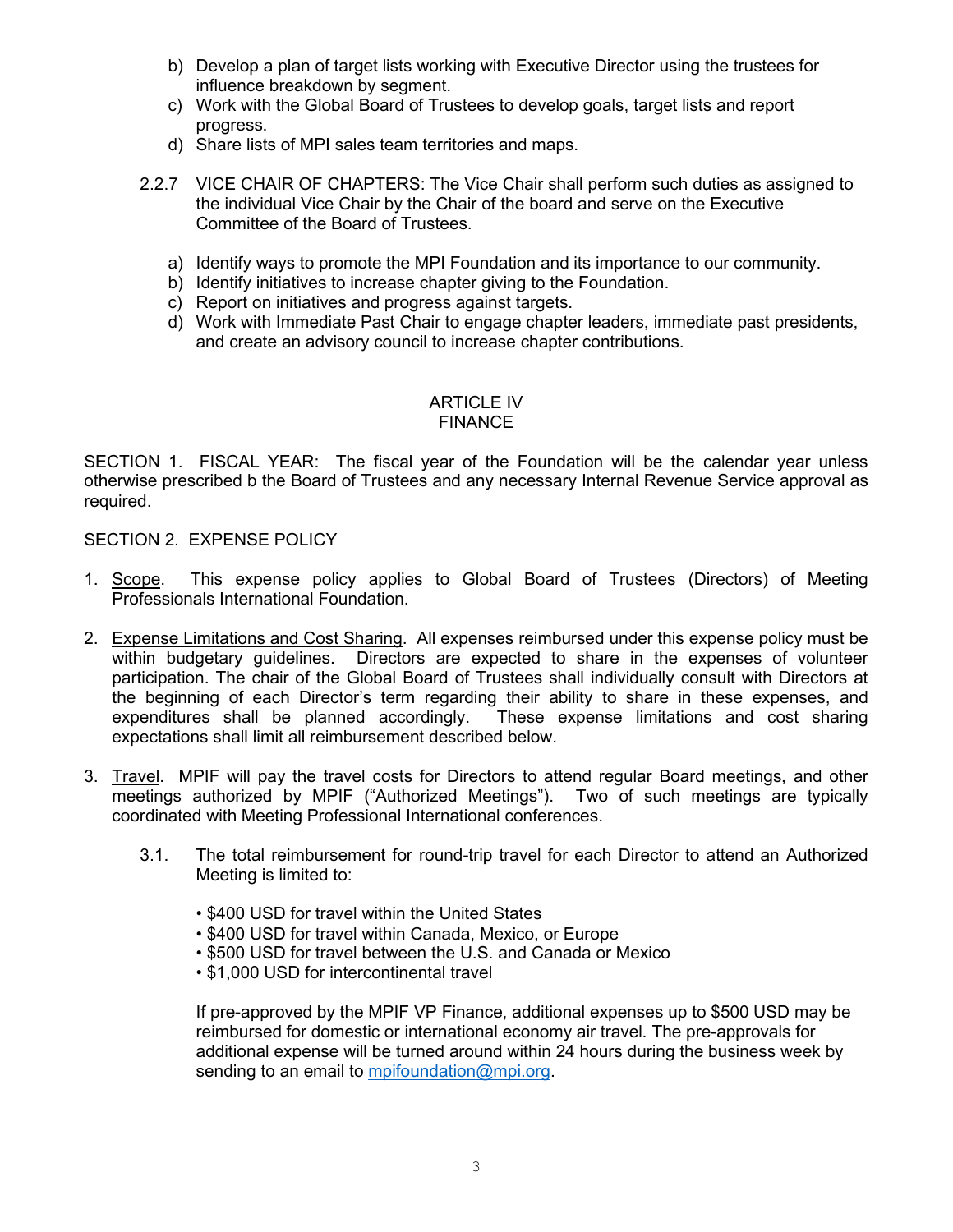- 3.2. Air travel will be reimbursed only at the cost of a coach class ticket. The cost of upgrades are not reimbursable. Charges for airline ticket changes for penalty-imposed tickets are not reimbursable unless authorized by the MPIF VP Finance.
- 3.3. If pre-approved, expenses for travel by rail will be reimbursed (if it is the most economical means of transportation).
- 4. Lodging. Directors will be reimbursed for costs of lodging at hotels at which MPIF has negotiated "best available", meeting or other group rates. When possible, MPIF will negotiate complimentary room rates to defray expenses. Lodging will only be approved for the number of nights authorized in connection with each Authorized Meeting (normally two nights).
	- 4.1. In the event a Director extends the hotel stay to provide a cost savings on air travel, MPIF will reimburse the Director for the additional room night(s) and meal expense(s). This provision will be handled on a case-by-case basis in advance of the meeting dates. Justification of cost savings must be presented in writing to MPIF VP Finance to [mpifoundation@mpi.org](mailto:mpifoundation@mpi.org) by the Director before travel arrangements or hotel reservations are booked.
	- 4.2. Expenses for one additional night's lodging will be reimbursed for Directors who must travel internationally.
- 5. Meeting, Meal and Entertainment Costs. MPIF will arrange for meeting space and group meals. MPIF will also arrange for any entertainment elements of Authorized Meetings. No expenses will be reimbursed to Directors for expenses of meetings, meals, or entertainment unless expressly pre-approved by the MPIF VP Finance in writing to [mpifoundation@mpi.org](mailto:mpifoundation@mpi.org).
- 6. Expenses Not Eligible for Reimbursement. Expenses that are not reimbursable include:
	- Food and beverages, other than group meals that are part of the meeting
	- Car rental (unless it is the most economical means of transportation to the meeting site)
	- Bag or checked luggage fees (unless documentation is provided that such fee is incurred in connection with purchase a lower fare in the same class of air travel and the difference exceeds the fees)
	- Extraneous limousine service
	- Parking
	- Conference registration fees
	- Personal telephone calls
	- Laundry/dry cleaning services
	- Fees for recreational or health facilities such as spa, fitness center, golf course, etc.
	- Fees for in-room movies, mini-bar, video games and high-speed internet use
	- Expenses of a spouse or guest
	- Tips or other gratuities (unless connected with transportation)
	- Personal expenditures of any nature
	- Other incidental expenses (unless approved in advance by MPIF VP of Finance)
- 7. Submission of Expenses. All expenses to be reimbursed under this expense policy must be documented. Expenses should normally be submitted within thirty (30) days of the Authorized Meeting. Expenses submitted for reimbursement after such time may not be eligible for reimbursement. All reimbursement requests together with documentation should be submitted through the automated expense management system Deem.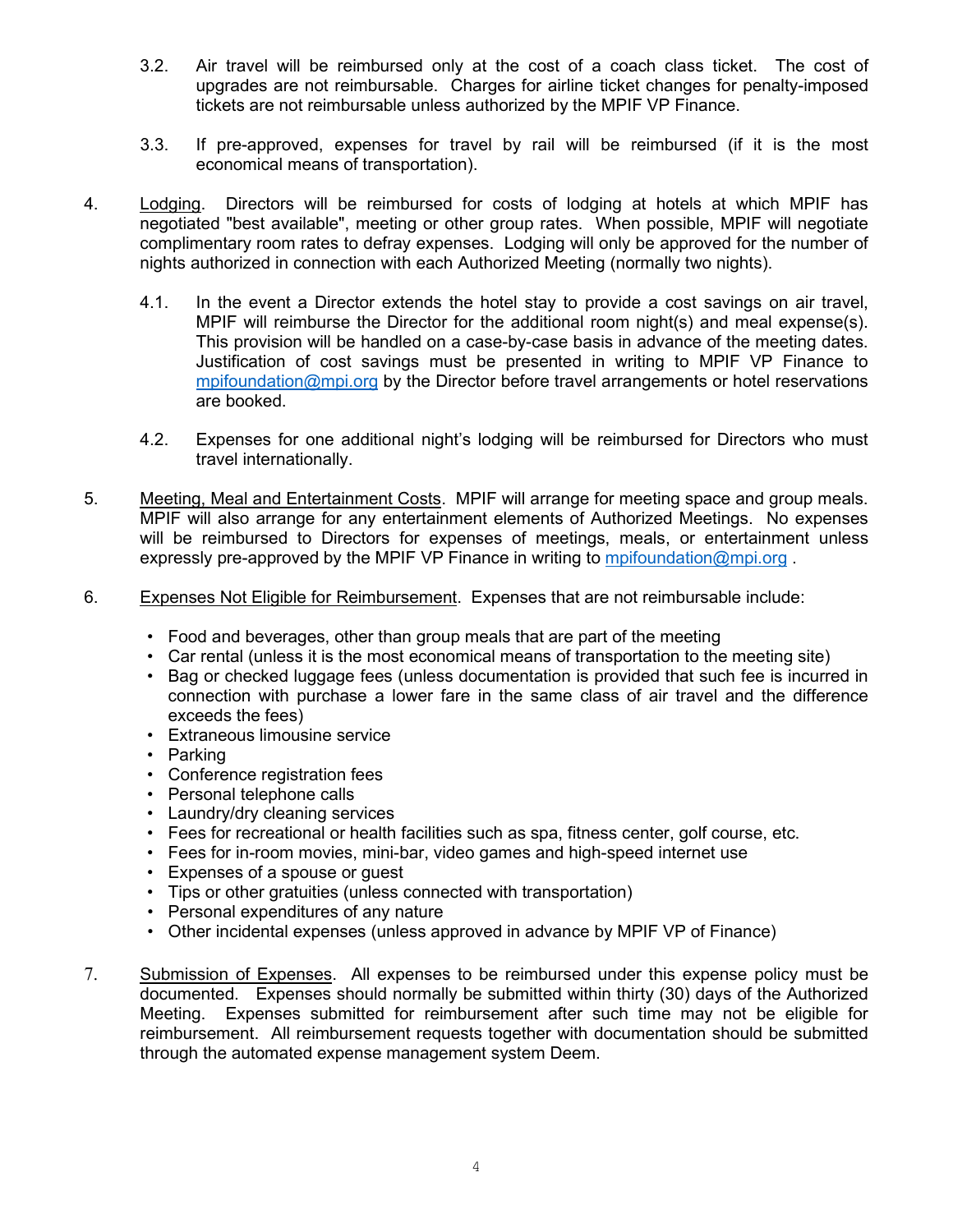# ARTICLE V MISCELLANEOUS

# SECTION 1. GRANT MAKING

1. PURPOSE: This Grant Making Policy ("Policy") applies to all grant payments made by Meeting Professionals International Foundation (the "Foundation"), other than grants to individuals for scholarship or other purposes. The purpose of this Policy is to establish procedure for verifying that grant funds distributed by the Foundation will be used solely for charitable purposes consistent with the Foundation's status as a tax-exempt 501(c) (3) organization *prior to* the delivery of grant funds and to ensure that grant funds are distributed by the Foundation in accordance with its stated mission.

This Policy is a supplement to, and shall not supplant in any way, the governing provisions and restrictions contained in the Foundation's Articles of Incorporation and Bylaws or the requirements imposed on the Foundation's activities by applicable law.

The Foundation's mission is to fund education and pan-industry research that drive the success of meeting professionals. The Foundation intends to provide funding and financial support to any program that furthers this mission and is offered by either (1) an organization which is described in section 501(c)(3) of the Internal Revenue Code of 1986, as amended (the "Code"), or (2) an organization which is not described in section 501(c)(3) of the Code but uses such funding and financial support for the foregoing charitable mission. The Foundation will make decisions regarding grant proposals based upon the needs and/or programs of the grantee and their fulfillment of the mission and purposes of the Foundation. The Foundation does not intend to benefit, through its funding or support, any private person or group of persons. In addition, the Foundation does not intend to make any direct or indirect expenditures for lobbying or political activities.

# 2. GRANT MAKING PROCEDURES:

# 2.1 Grant Application Materials

Organizations seeking grants from the Foundation should request a grant application from the MPI Foundation website by electronic means. A grant applicant is required to submit a grant application, which may include the following information:

- The organization's name and contact information,
- The amount requested,
- The purposes of the grant,
- The anticipated outcomes of the grant,
- The persons or communities served by the grant,
- The determination letter from the Internal Revenue Service stating that the organization is tax-exempt under section 501(c)(3) of the Code (or equivalent document based on applicable non-U.S. law), and
- The organization's most recently filed Form 990 (or equivalent annual filing based on the applicable country-specific requirements).

#### 2.2 Grant Process

Completed grant applications should be submitted to the MPI staff by electronic means. The Executive Director of the Foundation will conduct an initial review of the grant application and will follow up with potential grantees regarding their grant applications (i.e., send acknowledgement letters, letters requesting additional information, etc.). The Foundation will review the completed grant applications. The Grants and Scholarship Committee may approve grant proposals up to \$5,000 without further approval. The Executive Committee of the Global Board of Trustees may recommend grant proposals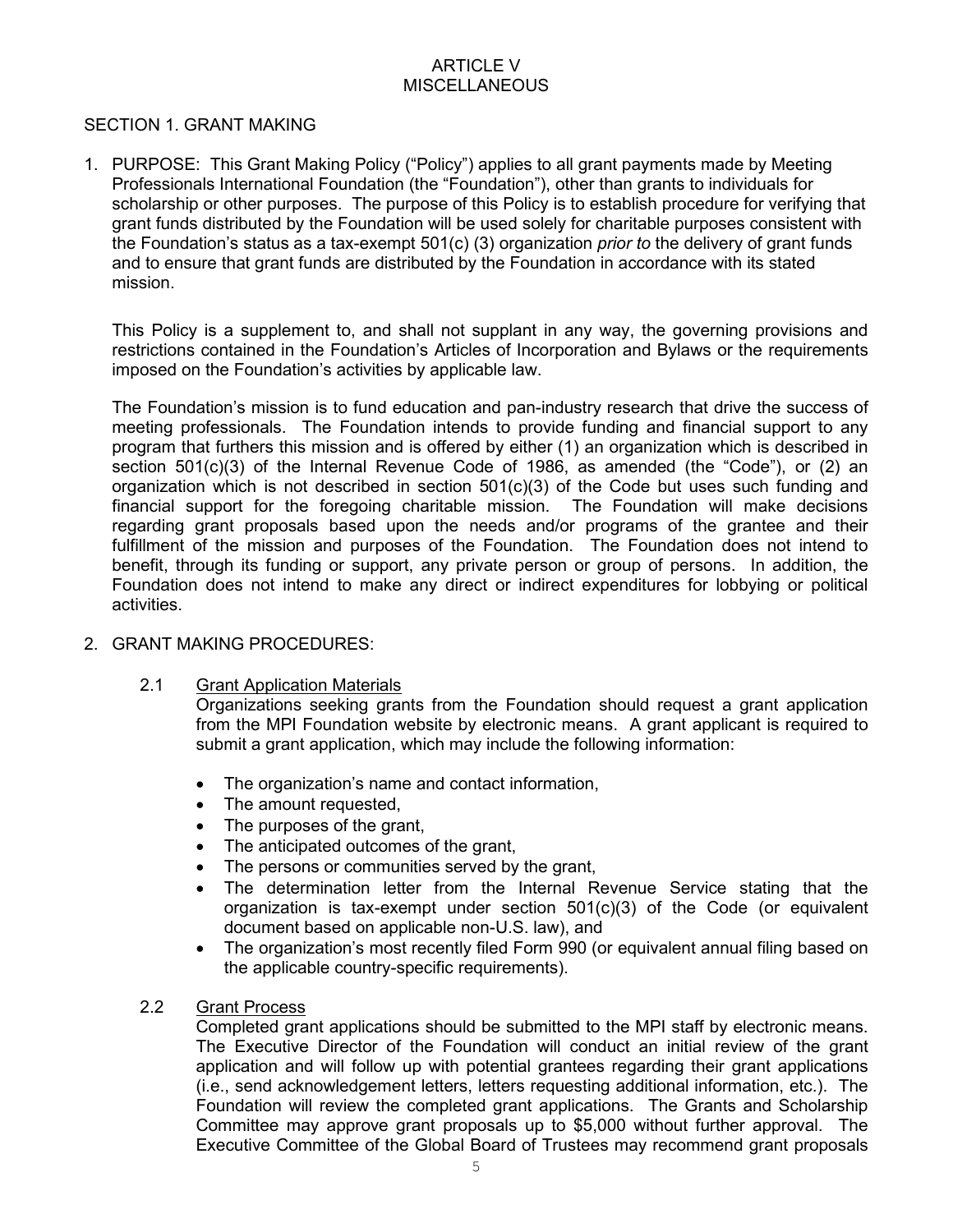more than \$5,000 to the Global Board of Trustees of the Foundation (the "Board"). At each Board meeting, the Board will review, discuss and approve or reject completed grant proposals presented to the Board by the Executive Director of the Foundation, as recommended by the Executive Committee. All grants approved by the Grants and Scholarship Committee or the Board, as applicable, must meet the requirements set forth in this Policy. The Foundation will follow up with applicant organizations regarding whether their grant application has been approved or rejected.

## 2.3 Grant Delivery

Following approval of a grant proposal by the Grants & Scholarship Committee or the Board, the Foundation will send a grant agreement letter substantially in the form attached to this Policy to the organization. The grant agreement letter shall provide, among other things, that all grant funds awarded by the Foundation will be expended by the organization exclusively for purposes/activities that are consistent with the mission of the Foundation and the purpose of the Foundation as described in section 501(c)(3) of the Code and the accompanying Treasury Regulations. Under no circumstances shall the Foundation make a payment of grant funds to an organization prior to that organization's execution of the grant agreement. Upon receipt of a signed grant agreement, the Foundation shall promptly deliver the grant payment to the organization.

## 2.4 Supervision Over Grants

Grantees will be required to provide a written report to the Foundation concerning the grantee's activities and use of funds at the end of the grant period. If the grant is for a term longer than one-year, periodic written reports will be required at least annually. Any funds not expended for the award must be returned to the Foundation for use in furtherance of its mission and the charitable purposes of the fund under which such award was made. Upon completion of the undertaking for which the grant was made, the grantee should submit a final report or other verification describing the grantee's accomplishments with the grant along with testimonials and other requirements of receiving the grant and accounting records for the funds received under the grant.

#### 3. INVESTIGATION AND RECOVERY OF DIVERTED FUNDS:

Where the reports submitted, or other information (including the failure to submit reports) indicate that all or any part of a grant is not being used in furtherance of the purposes of such grant, the Foundation is under a duty to investigate. While conducting its investigation, the Foundation shall withhold further payments to the extent possible until any delinquent reports required under the foregoing provisions of this Policy have been submitted.

If the Foundation learns that all or any part of a grant is not being used in furtherance of the purposes of the grant, the Foundation shall take all reasonable and appropriate steps to recover the grant funds and/or ensure restoration of the diverted funds to the purposes of the grant. If such a diversion occurs and the grantee has not previously diverted grant funds to any use not in furtherance of the purposes of the grant, the Foundation shall withhold any further payments to the grantee until it has received the grantee's assurance that future diversions shall not occur and shall require the grantee to take extraordinary precautions to prevent future diversions from occurring.

Where a grantee has previously diverted grant funds received from the Foundation and the Foundation determines that any part of a grant has again been used for improper purposes, the Foundation shall take all reasonable and appropriate steps to recover the grant funds and/or ensure restoration of the diverted funds to the purposes of the grant. In such case, the Foundation shall withhold further payments until: (1) the diverted funds are in fact recovered or restored; (2) the Foundation has received the grantee's assurances that future diversions will not occur; and (3) the Foundation requires the grantee to take extraordinary precautions to prevent future diversions from occurring.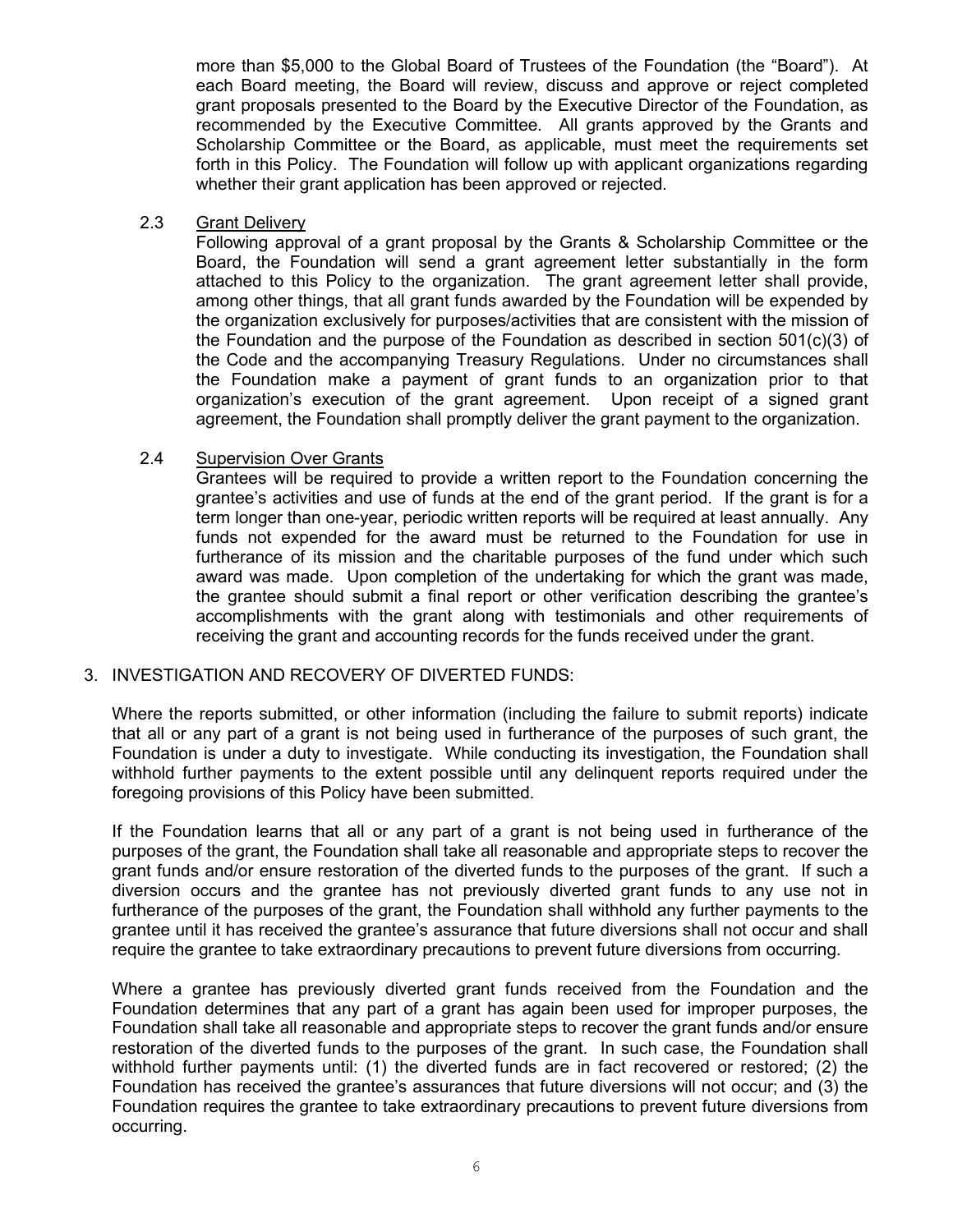The phrase "all reasonable and appropriate steps," as used above, shall include legal action where appropriate, but need not include legal action if such action would probably not result in the satisfaction of execution on a judgment. In the event the Foundation is awarded judgment in relating to matters in this section, all fees and expenses including, but not limited to, legal fees, court fees, and travel expenses, shall be paid to the Foundation by the grantee.

## 4. RECORDKEEPING REQUIREMENTS:

The Foundation shall retain the following records in connection with all grants awarded pursuant to this Policy: (a) name, address, and other contact or identifying information of each grantee; (b) amount and purpose of the grant; (c) all information that the Foundation relied on the evaluate the grant; (d) a copy of the grant agreement and/or the basis upon which the grant was awarded; (e) information regarding any relationship between the grantee and any officer, director, employee, or substantial donor of the Foundation; and (g) reports submitted by the grantee on the use of the grant funds and any additional information the Foundation obtains in complying with its grant supervision procedures. (SEE ATTACHMENT)

# SECTION 2: SCHOLARSHIPS

## 1. SCOPE AND INTENT**:**

Meeting Professionals International Foundation (the "Foundation") from time to time administers funds that provide scholarships to individuals for certain purposes (collectively, "Scholarships"), including those described below.

Professional development scholarships, which provide funding to support a class, course, or certificate that advances an industry member or student's professional development in the meetings and events industry.

Conference scholarships, which provide funding to support an industry member or student's attendance at a meetings and events industry conference.

Academic scholarships, which provide funding to support an industry member or student's tuition in a hospitality and/or tourism-related institution of higher learning.

Membership scholarships, which provide funding to support an industry member or student's membership in Meeting Professionals International.

The Foundation has established the following "Scholarship Policy and Procedures" (the "Scholarship Policy") pursuant to which Scholarships will be awarded by the Foundation. The Scholarship Policy shall be interpreted to ensure the Foundation's compliance with all applicable requirements of the Internal Revenue Code (the "IRC"), accompanying Treasury Regulations, and guidance from the Internal Revenue Service. This Scholarship Policy may be amended from time to time by the Foundation's Board of Trustees in its discretion.

#### 2. SELECTION PROCESS

#### 2.1 Nondiscriminatory Policy and Recipient Eligibility

The Foundation shall award all scholarships under this Policy using an objective and nondiscriminatory selection process approved by the Foundation in advance of making awards. The group from which scholarship recipients are selected must be sufficiently broad to constitute a charitable class. Selection from such a group is not necessary where, considering the purposes of the scholarship, selection is based on the exceptional qualifications of the recipient(s) to carry out the scholarship purposes or it is otherwise evident that the selection is particularly calculated to effectuate the charitable purpose of the scholarship rather than to benefit particular persons or a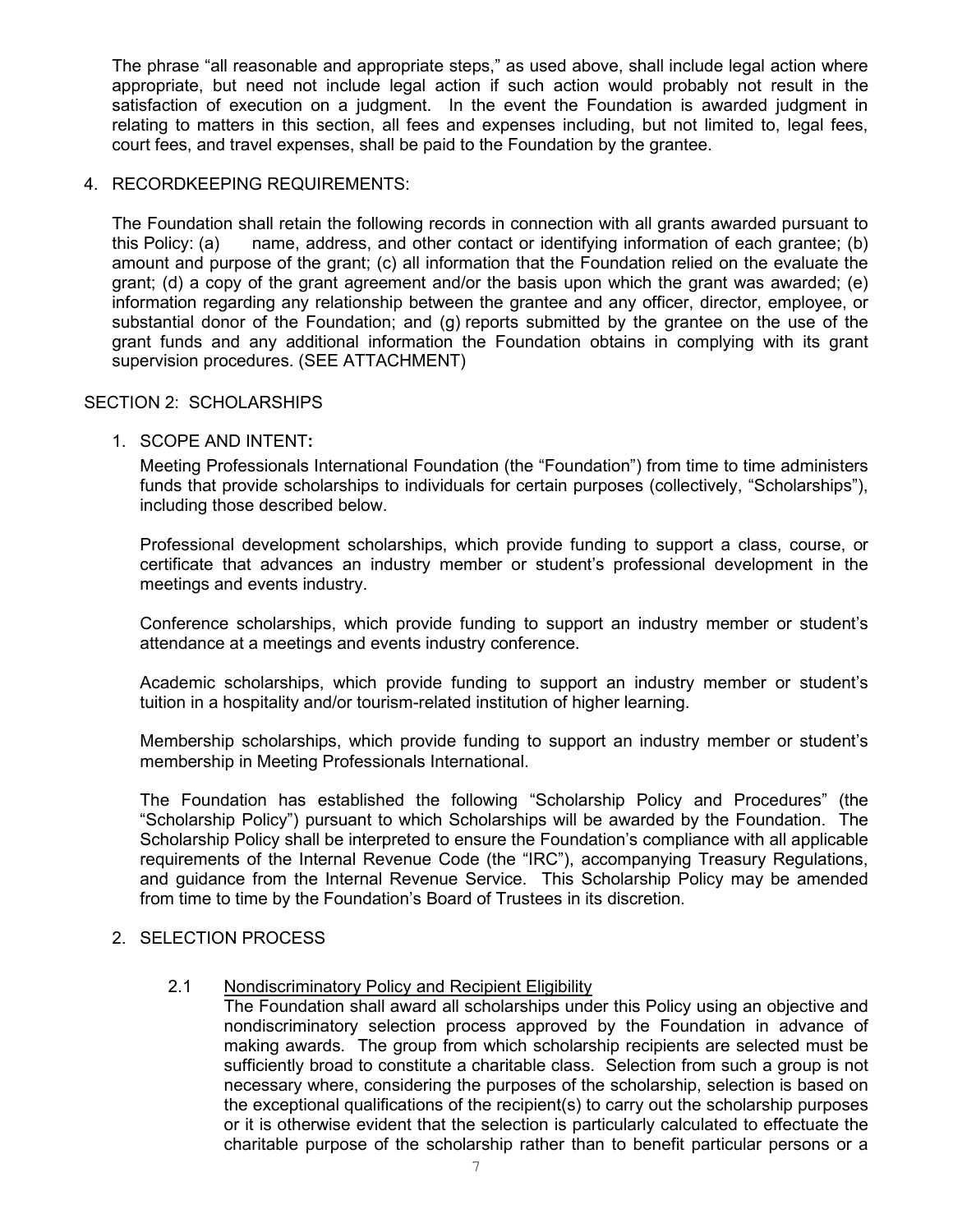particular class of persons. In no case, however, shall the selection of scholarship recipients be calculated to benefit predetermined individuals, although it may be designed to benefit members of a minority group or a pool of individuals who meet criteria reasonably related to the charitable purposes of the scholarship, so long as not in violation of public policy.

In selecting scholarship recipients, the Foundation shall not take into account a candidate's employment relationship with any person. No scholarship or award covered by this policy may be awarded to any member of the Foundation's Global Board of Trustees, the selection committee (if applicable), or any other disqualified person as defined in IRC Section 4958(f) of the Code.

#### 2.2 Criteria for Selection

The criteria the Foundation shall use in selecting scholarship recipients must be based on criteria that are appropriate to accomplishing the underlying purposes of the scholarship. Preference may be given to applicants of a sex, race, ethnic background or religion so long as such preference does not violate public policy.

Each scholarship will be awarded based on factors such as tenure with MPI as a member, volunteerism with MPI, engagement in the industry/profession, impact, and/or financial need. Applicants will be assessed through a rubric or other scoring mechanism applicable to each type of scholarship.

Preference may be given to certain applicants over others where a participant must be accepted into the program and the applicant has already applied or been accepted into such a program. For scholarships resulting from specific donors (restricted), additional criteria may be placed on award recipients, such as university affiliation, status as student, and membership with MPI, etc.

The eligibility requirements, selection criteria, and scoring rubric for each type of scholarship will be developed by Foundation staff, considering any donor-imposed restrictions, and approved by the Grants and Scholarships Committee (described below).

#### 2.3 Scholarship Selection Committees

The Foundation shall establish and maintain committees to act as stewards of the Foundation's scholarships funds and to ensure that the original intent of each scholarship fund is carried out. Each such committee will be charged with the evaluation of applicants for scholarships pursuant to this Scholarship Policy.

The Grants and Scholarships Committee shall be charged with oversight of the Foundation's scholarship selection process. It shall review and approve eligibility and selection criteria (including the applicable scoring rubric) for each type of scholarship and shall be authorized to approve scholarships from funds of \$1,000 or more. Members of the Grants and Scholarships Committee shall be appointed annually by the Foundation's Vice Chair Programs, in consultation with the Foundation's Executive Director. The following individuals are eligible to serve on the Grants and Scholarships Committee: current Global Board of Trustee members, one representative from the International Board of Directors and one member of the Diversity and Inclusion Committee, if that committee has been commissioned by the International Board of Directors' Chair, and members of the Foundation staff. The Grants and Scholarships Committee will meet as needed.

The Foundation Staff Committee shall be authorized to approve scholarships from funds of up to \$1,000 upon consultation with appropriate Foundation departments. Members of the Foundation Staff Committee shall be appointed annually by the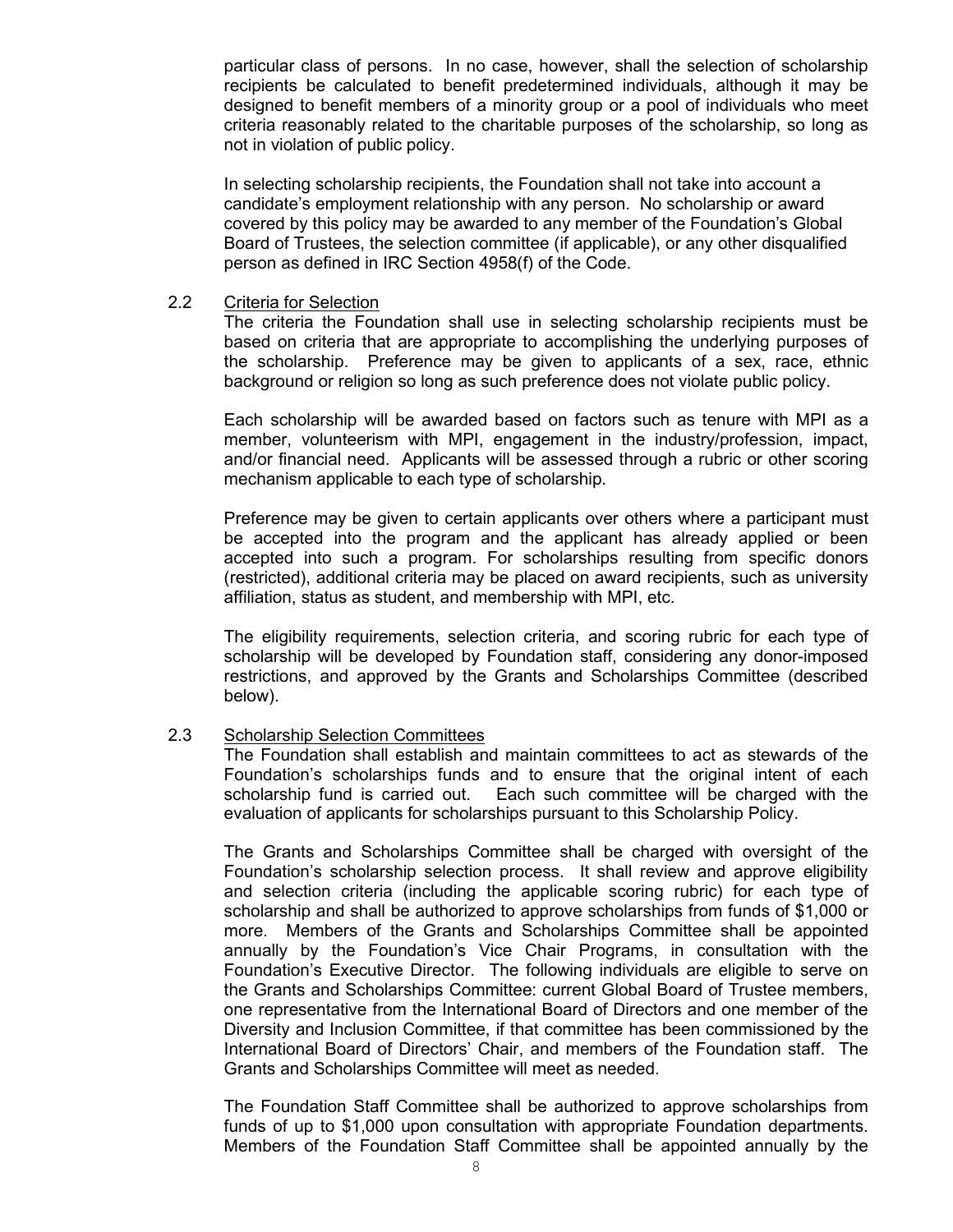Executive Director of the Foundation from among the Foundation's staff. The Foundation Staff Committee will meet as needed.

Every member of a selection committee charged with the evaluation of candidates for scholarships shall adhere to the relevant policies of the Foundation as they may be adopted and amended from time to time, including without limitation the Foundation's Conflict of Interest Policy. All committee members must evaluate applicants without bias and conflict of interest and make selection approvals based on the established specific selection criteria for each scholarship and scoring rubric. To that end, every member of any selection committee charged with the evaluation of candidates for scholarships shall be obligated to disclose any personal knowledge of and relationship with any potential recipient under consideration and to refrain from participating in the award process in a circumstance where he or she would derive, directly or indirectly, a private benefit if any potential recipient or recipients are selected over others.

## 2.4 Approval by Foundation

Foundation staff will screen scholarship applications to confirm that prospective recipients meet the eligibility criteria for the scholarship and to ensure that all requested information has been provided by the applicants. Only completed applications from eligible applicants will be submitted to the applicable selection committee for review.

The Grants and Scholarship Committee or Foundation Staff Committee, as applicable, will assess the completed applications and select scholarship recipients based on the applicable selection criteria and scoring rubric. The committee will then forward the results of its assessments to Foundation staff, indicating how the committee ranked applications and which applications were approved for scholarship awards. Along with the scholarship approvals, the committee chair shall return a signed verification confirming that the Foundation's conflict of interest procedures was followed and that none of the individuals selected as a scholarship recipient is related to any member of the selection committee.

# 3. SOLICITATION OF APPLICANTS AND APPLICATIONS

3.1 Solicitation of Applicants

Available scholarships will be declared on the MPI Foundation website. The channels of social media, email marketing, chapter leader newsletters, and MPI chapter networks will provide regular updates of scholarship availability to potential applicants

3.2 Application and Nomination Process Applicants for Scholarships shall be required to submit such application forms and supporting materials as the Foundation may deem appropriate on a schedule to be determined by the Foundation.

# 4. NOTIFICATION OF SCHOLARSHIP RECIPIENTS

After the Foundation has given final approval of scholarship recipients, the Foundation staff shall notify the recipient of the scholarship or award by letter (email). The award letter shall specify the amount of the scholarship, the terms and conditions of the scholarship (as set forth in Section V below), and any reporting requirements and the date(s) by which the recipient must comply with the reporting requirements (as set forth in Section V below).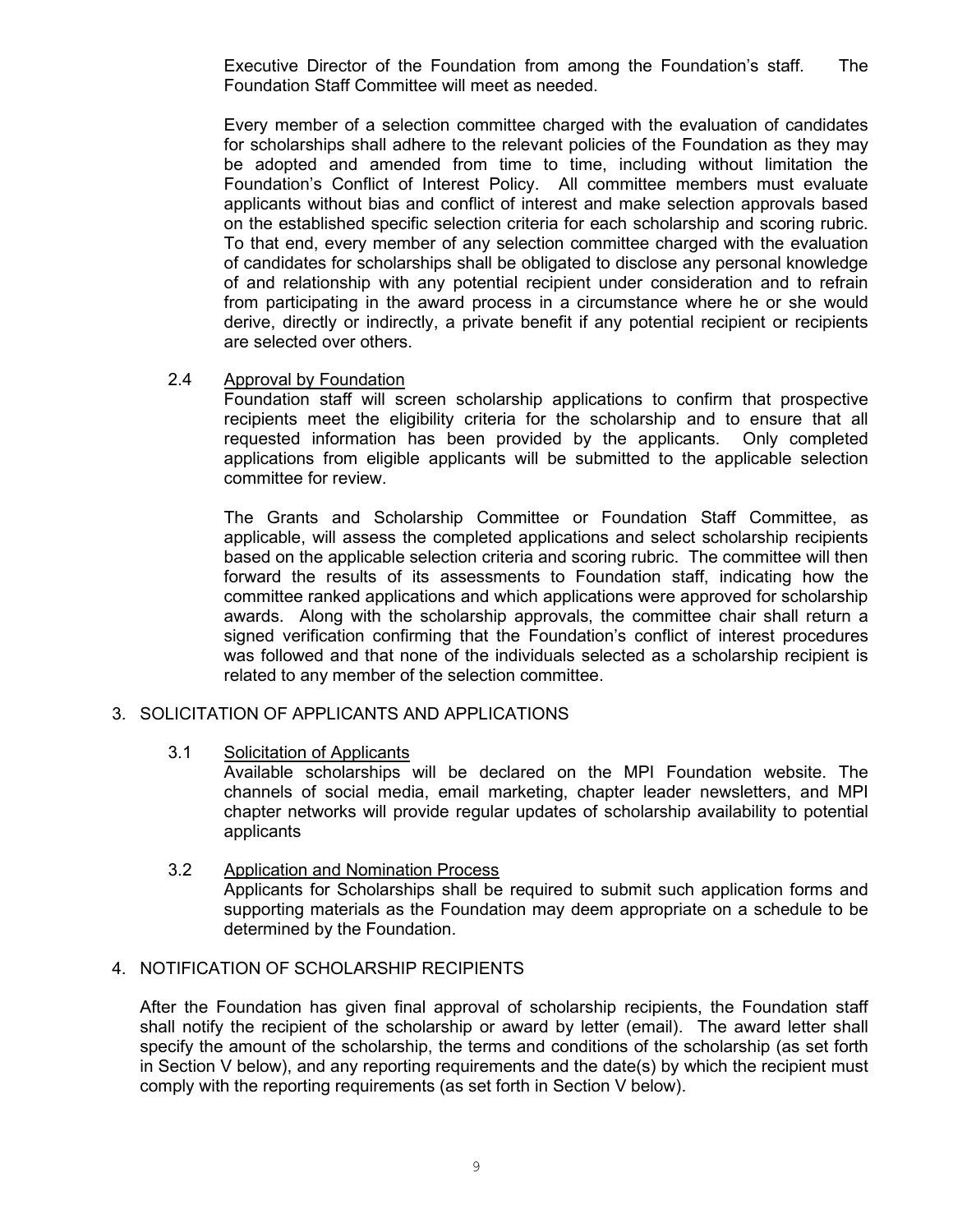## 5. SUPERVISION OVER SCHOLARSHIPS

To the extent possible, Scholarships shall be paid by the Foundation directly to the educational institution or other organization providing the program for which the applicant is seeking funding. A scholarship may be used only for: membership in MPI, program or conference registration and related travel and accommodations, and/or school tuition, unless otherwise stated through donor-restricted qualifications. Scholarship recipients shall be required to comply with reporting requirements as may be specified by the criteria for a Scholarship. Such reporting may include, but is not limited to, receipts where reimbursements of funds are requested; proof of attendance at industry or academic events; and personal statements related to their scholarship.

Scholarship recipients will be required to acknowledge the Foundation through written, digital or recorded testimonials. The Foundation shall determine appropriate method of acknowledgement. Acknowledgement MUST occur within fiscal year of receipt of award.

As a condition of the Scholarship, recipients will be required to agree that the Foundation retains rights to use likeness, testimonials (written, audio, or video), and all photography associated with promoting and acknowledging their awards.

## 6. INVESTIGATION AND RECOVERY OF DIVERTED FUNDS

Where the reports submitted, or other information (including the failure to submit reports) indicate that all or any part of a scholarship is not being used in furtherance of the purposes of such scholarship, the Foundation is under a duty to investigate. While conducting its investigation, the Foundation shall withhold further payments to the extent possible until any delinquent reports required under the foregoing provisions of this Scholarship Policy have been submitted.

If the Foundation learns that all or any part of a scholarship is not being used in furtherance of the purposes of the scholarship, the Foundation shall take all reasonable and appropriate steps to recover the funds and/or ensure restoration of the diverted funds to the purposes of the scholarship. If such a diversion occurs and the recipient has not previously diverted scholarship funds to any use not in furtherance of the purposes of the scholarship, the Foundation shall withhold any further payments to the recipient until it has received the recipient's assurance that future diversions shall not occur and shall require the recipient to take extraordinary precautions to prevent future diversions from occurring.

Where a recipient has previously diverted scholarship funds received from the Foundation and the Foundation determines that any part of a scholarship has again been used for improper purposes, the Foundation shall take all reasonable and appropriate steps to recover the scholarship funds and/or ensure restoration of the diverted funds to the purposes of the scholarship. In such case, the Foundation shall withhold further payments until: (1) the diverted funds are in fact recovered or restored; (2) the Foundation has received the recipient's assurances that future diversions will not occur; and (3) the Foundation requires the recipient to take extraordinary precautions to prevent future diversions from occurring.

The phrase "all reasonable and appropriate steps," as used above, shall include legal action where appropriate, but need not include legal action if such action would probably not result in the satisfaction of execution on a judgment.

# 7. RECORDKEEPING REQUIREMENTS

The Foundation shall retain the following records in connection with all scholarships awarded pursuant to this Scholarship Policy: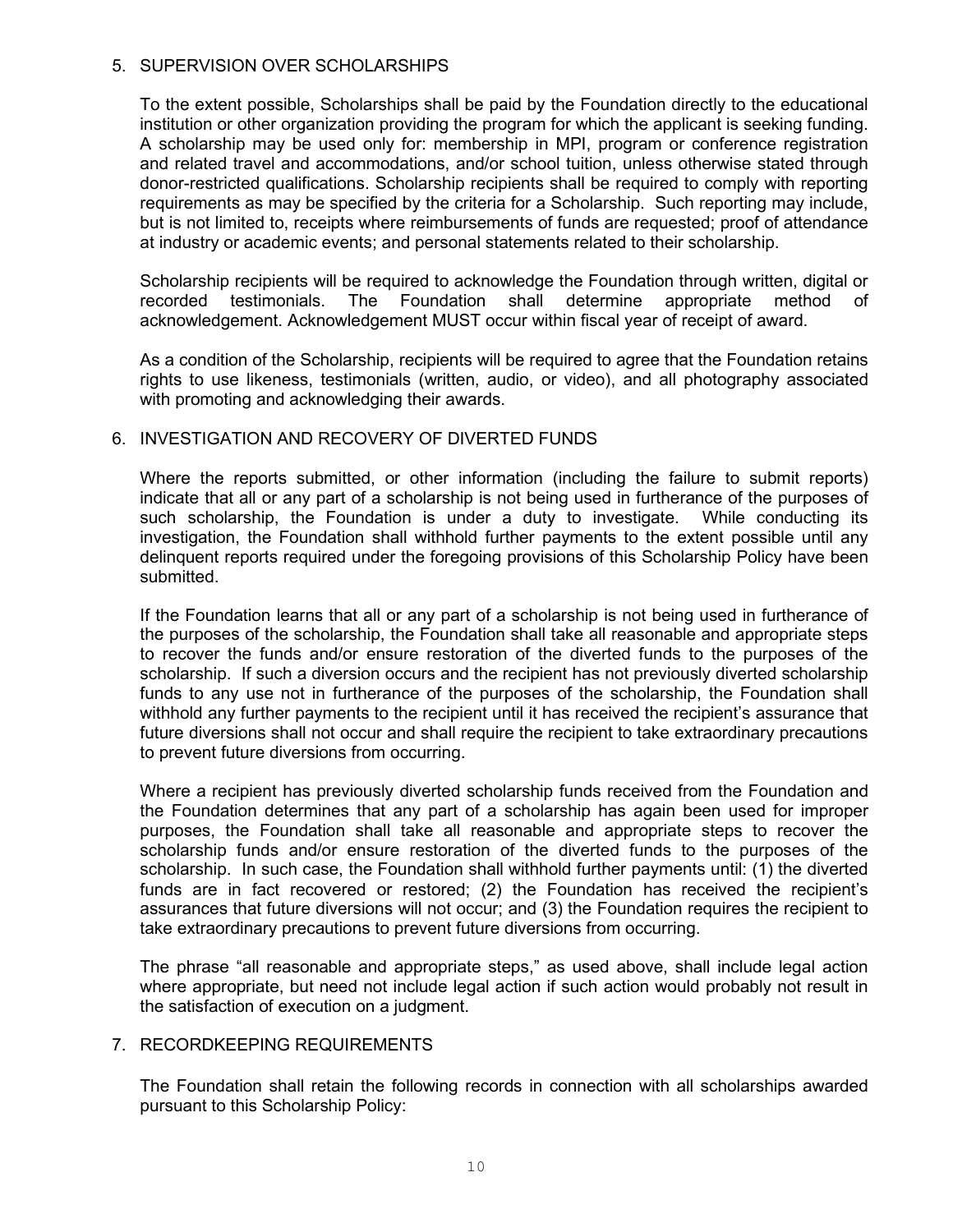- 7.1 All information that the Foundation relied on to evaluate the qualification of potential recipients
- 7.2 The name, address and other contact or identifying information for each recipient
- 7.3 Any information on the relationship of any recipient to the Foundation, or to a director, officer, or employee of the Foundation
- 7.4 The amount and purposes of each scholarshipf
- 7.5 A copy of the letter notifying the recipient of the scholarship; and
- 7.6 Any additional information the Foundation obtains in complying with its scholarship supervision procedures.

Information pertaining to unsuccessful applicants for scholarships shall be kept along with information on successful applicants. Records pertaining to any scholarship made pursuant to this Policy shall be kept for no less than three years after the filing of the Foundation's annual tax return for the period in which the last installment of such scholarship was paid.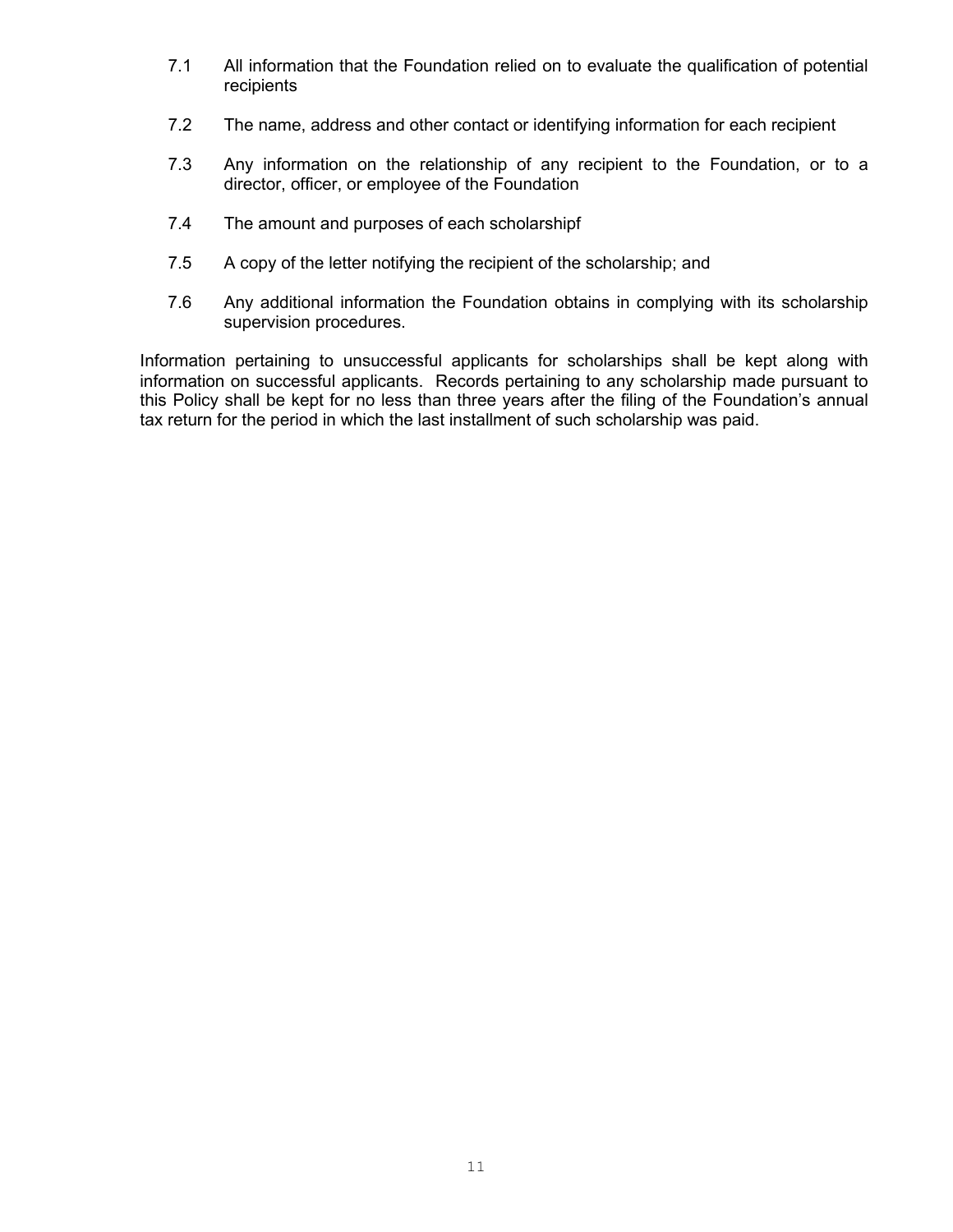# ATTACHMENT:



**Form Grant Agreement** 

#### **FOUNDATION LETTERHEAD**

 $Date \vert$ 

NAME **ORGANIZATION** ADDRESS CITY STATE

#### Re: Grant Number 20XX-XX

Dear NAME:

Meeting Professionals International Foundation (the "Foundation") is pleased to inform you that its [Global Board of Trustees] has approved a grant of \$XX,XXX.XX **[payable at \$XX,XXX per month/year for the next** /month/years] to the [NAME OF ORGANIZATION] subject to the terms and conditions set forth in this letter. To accept and receive this grant, please have an officer/authorized representative countersign and return to the Foundation a copy of this letter, indicating your organization's acceptance of, agreement with, and/or certification as to the terms of the award set forth below.

#### **1. Terms of Award**

Recipient Organization: [NAME OF ORGANIZATION] Amount: **\$XX,XXX.XX** [payable in annual installments of \$XX,XXX each year as set <mark>forth below</mark>]<br>20XX-XX Grant Number: 20XX-XX<br>Use of Funds: [DESCRIBE] Use of Funds:

Provisions:

• [The grant funds will be paid as follows, provided the Recipient Organization is in compliance with the terms and conditions of this letter at the time of the scheduled payment:

| Amount   | <mark>Payable By</mark> | <b>Contingent Upon</b>               |
|----------|-------------------------|--------------------------------------|
| \$XX,XXX | <b>DATE</b>             | <b>Return of signed grant letter</b> |
| \$XX,XXX | <b>DATE</b>             | Receipt of acceptable report         |
| \$XX,XXX | <b>DATE</b>             | <b>Receipt of acceptable report]</b> |

- The grant will be used only for the charitable purpose specified above in the Use of Funds. It will not be used for any unlawful purpose or activity. Modifications to the Use of Funds shall be made only with the prior written approval of the Foundation.
- No part of the grant will be used to influence the outcome of any specific public election, and there is no agreement, oral or written, directing that the grant funds be used for lobbying activities (i.e., to carry on propaganda or otherwise attempt to influence legislation of any governmental body).